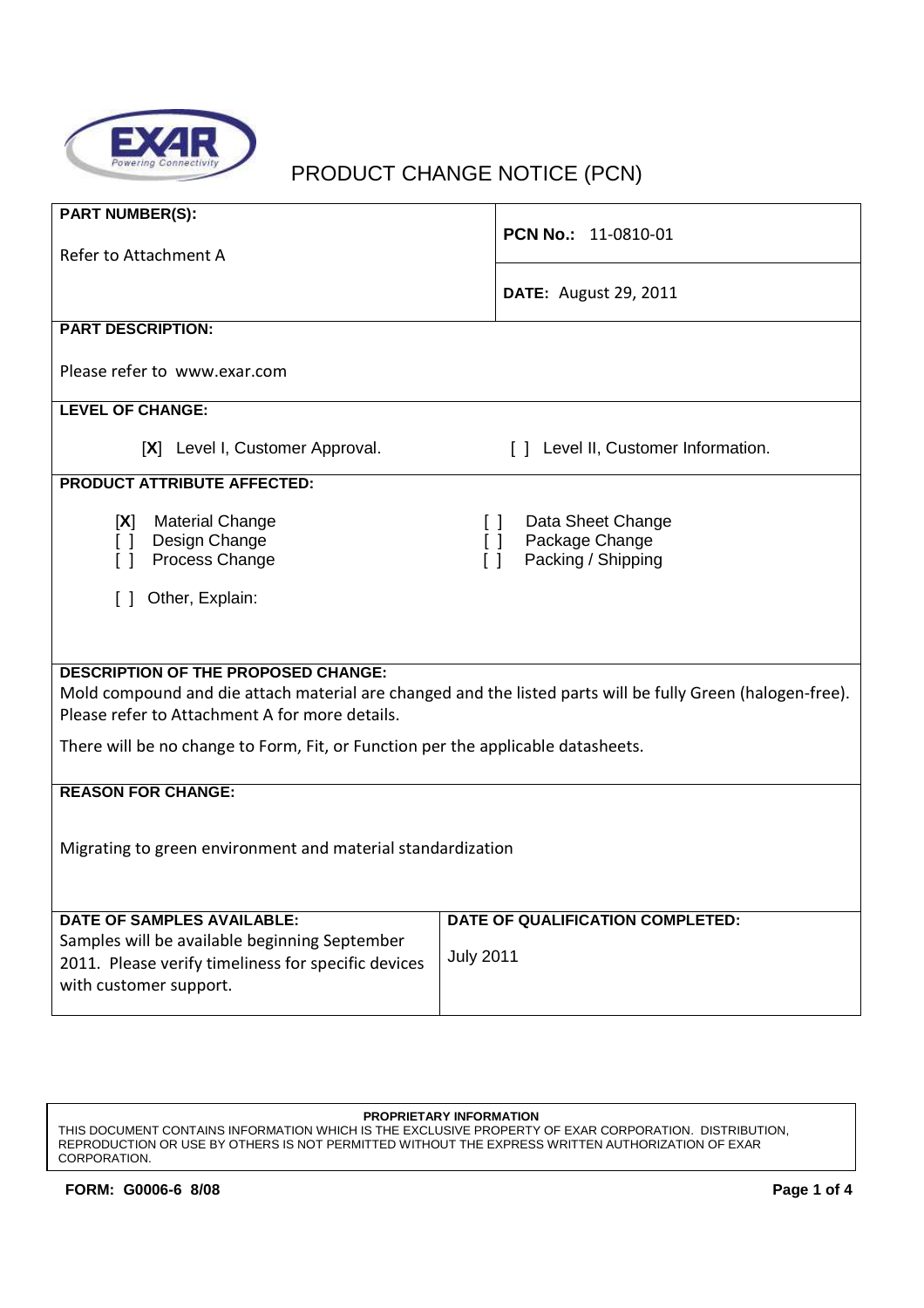

# PRODUCT CHANGE NOTICE

| <b>ESTIMATED CHANGE DATE OR DATE CODE:</b>                                                                                                                                                                                      | <b>SUPPORTING DATA:</b>              |  |  |  |  |
|---------------------------------------------------------------------------------------------------------------------------------------------------------------------------------------------------------------------------------|--------------------------------------|--|--|--|--|
| November 2011                                                                                                                                                                                                                   | Reliability qualification report     |  |  |  |  |
|                                                                                                                                                                                                                                 |                                      |  |  |  |  |
| <b>STANDARD DISTRIBUTION</b><br>[X]                                                                                                                                                                                             | <b>CUSTOM DISTRIBUTION</b><br>$\Box$ |  |  |  |  |
| PERSON TO CONTACT WITH QUESTIONS:                                                                                                                                                                                               |                                      |  |  |  |  |
| <b>LISA BEDARD</b><br><b>Exar Corporation</b><br>1 Holiday Avenue<br>West Tower, Suite 450<br>Pointe-Claire, Quebec H9R 5N3<br>Tel: (514) 429-1010 ext 210<br>Fax: (514) 695-2548<br>lisa.bedard@exar.com                       |                                      |  |  |  |  |
| Please acknowledge receipt of this PCN.                                                                                                                                                                                         |                                      |  |  |  |  |
| Acknowledged:                                                                                                                                                                                                                   |                                      |  |  |  |  |
| Signature                                                                                                                                                                                                                       |                                      |  |  |  |  |
| <b>Printed Name</b>                                                                                                                                                                                                             |                                      |  |  |  |  |
| Company                                                                                                                                                                                                                         |                                      |  |  |  |  |
| <b>Title</b>                                                                                                                                                                                                                    |                                      |  |  |  |  |
| <b>Date</b>                                                                                                                                                                                                                     |                                      |  |  |  |  |
| Approved $\Box$<br>Not Approved □ (Approved/Not Approved section not applicable and should be removed for all Level II PCNs)                                                                                                    |                                      |  |  |  |  |
| <b>Comments:</b><br><u> 1989 - Johann Barn, mars and de Brasilian (b. 1989)</u>                                                                                                                                                 |                                      |  |  |  |  |
| THIS DOCUMENT CONTAINS INFORMATION WHICH IS THE EXCLUSIVE PROPERTY OF EXAR CORPORATION. DISTRIBUTION,<br>REPRODUCTION OR USE BY OTHERS IS NOT PERMITTED WITHOUT THE EXPRESS WRITTEN AUTHORIZATION OF EXAR<br><b>CORPORATION</b> | <b>PROPRIETARY INFORMATION</b>       |  |  |  |  |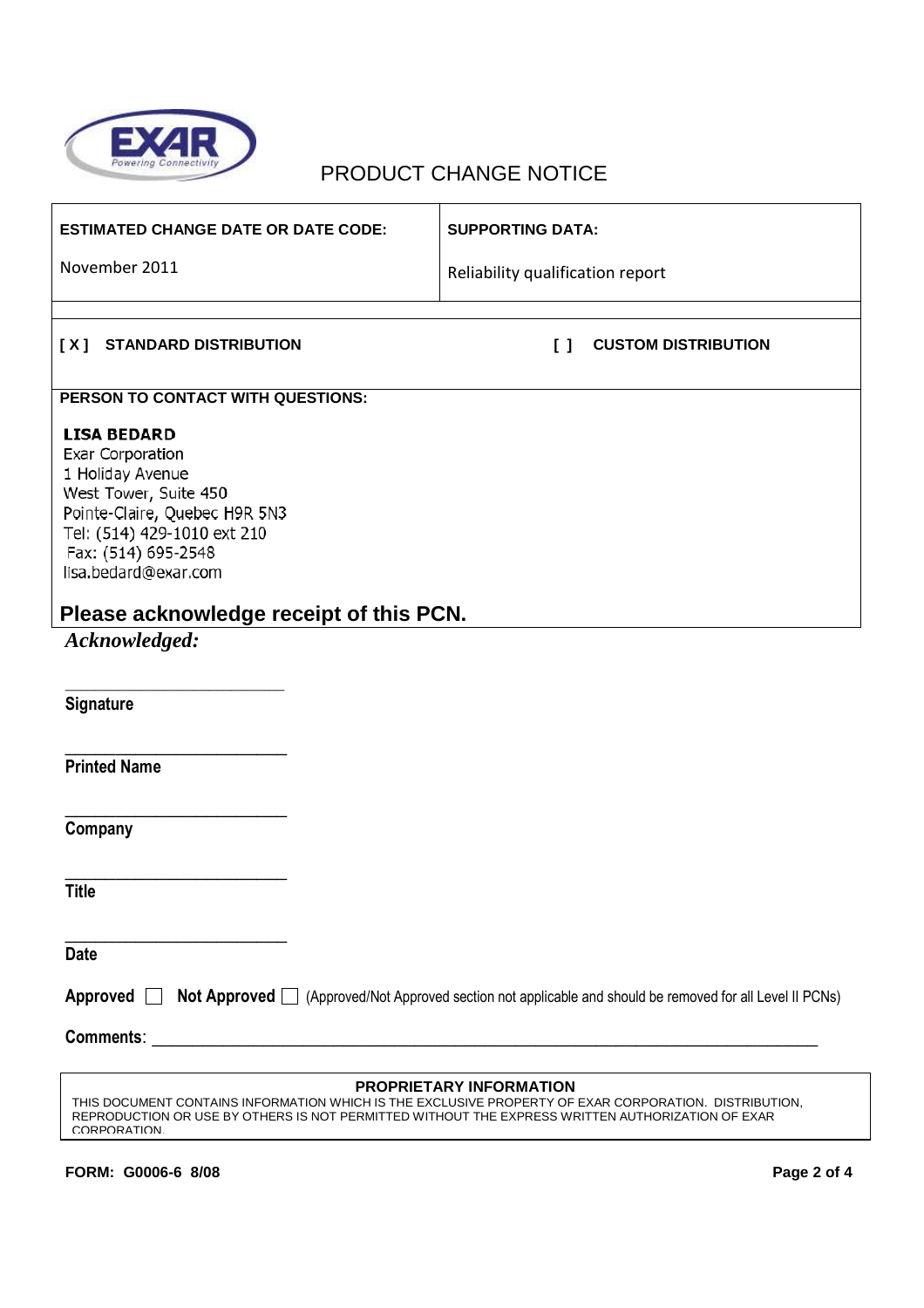

### PRODUCT CHANGE NOTICE

### **ATTACHMENT A**

| <b>PRODUCT PART#</b> |             | <b>PACKAGE</b>    | <b>DIE ATTACH EPOXY -</b><br><b>ABLESTIK</b> |           | <b>MOLD COMPOUND -</b><br><b>SUMITOMO</b> |           |
|----------------------|-------------|-------------------|----------------------------------------------|-----------|-------------------------------------------|-----------|
|                      | <b>TYPE</b> | <b>LEAD COUNT</b> | <b>FROM</b>                                  | <b>TO</b> | <b>FROM</b>                               | <b>TO</b> |
| SP6132HEU-L          | <b>MSOP</b> | 10                | 84-1LMISR4                                   | 8290      | 6600HR                                    | G600      |
| SP6132HEU-L/TR       | <b>MSOP</b> | 10                | 84-1LMISR4                                   | 8290      | 6600HR                                    | G600      |
| SP6134HEU-L          | <b>MSOP</b> | 10                | 84-1LMISR4                                   | 8290      | 6600HR                                    | G600      |
| SP6134HEU-L/TR       | <b>MSOP</b> | 10                | 84-1LMISR4                                   | 8290      | 6600HR                                    | G600      |
| SP6641BEK-L-3-3      | <b>MSOP</b> | 10                | 84-1LMISR4                                   | 8290      | 6600HR                                    | G600      |
| SP6641BEK-L-3-3/TR   | <b>MSOP</b> | 10                | 84-1LMISR4                                   | 8290      | 6600HR                                    | G600      |
| SP6648EU-L           | <b>MSOP</b> | 10                | 84-1LMISR4                                   | 8290      | 6600HR                                    | G600      |
| SP6648EU-L/TR        | <b>MSOP</b> | 10                | 84-1LMISR4                                   | 8290      | 6600HR                                    | G600      |
| SP6650EU-L           | <b>MSOP</b> | 10                | 84-1LMISR4                                   | 8290      | 6600HR                                    | G600      |
| SP6650EU-L/TR        | <b>MSOP</b> | 10                | 84-1LMISR4                                   | 8290      | 6600HR                                    | G600      |
| SP6651AEU-L          | <b>MSOP</b> | 10                | 84-1LMISR4                                   | 8290      | 6600HR                                    | G600      |
| SP6651AEU-L/TR       | <b>MSOP</b> | 10                | 84-1LMISR4                                   | 8290      | 6600HR                                    | G600      |
| SP6652EU-L           | <b>MSOP</b> | 10                | 84-1LMISR4                                   | 8290      | 6600HR                                    | G600      |
| SP6652EU-L/TR        | <b>MSOP</b> | 10                | 84-1LMISR4                                   | 8290      | 6600HR                                    | G600      |
| SP6654EU-L           | <b>MSOP</b> | 10                | 84-1LMISR4                                   | 8290      | 6600HR                                    | G600      |
| SP6654EU-L/TR        | <b>MSOP</b> | 10                | 84-1LMISR4                                   | 8290      | 6600HR                                    | G600      |
| SP6682EU-L           | <b>MSOP</b> | 10                | 84-1LMISR4                                   | 8290      | 6600HR                                    | G600      |
| SP6682EU-L/TR        | <b>MSOP</b> | 10                | 84-1LMISR4                                   | 8290      | 6600HR                                    | G600      |
| SP7648EU-L           | <b>MSOP</b> | 10                | 84-1LMISR4                                   | 8290      | 6600HR                                    | G600      |
| SP7648EU-L/TR        | <b>MSOP</b> | 10                | 84-1LMISR4                                   | 8290      | 6600HR                                    | G600      |
| SP6661EU-L           | <b>MSOP</b> | 8                 | 84-1LMISR4                                   | 8290      | 6600HR                                    | G600      |
| SP6661EU-L/TR        | <b>MSOP</b> | 8                 | 84-1LMISR4                                   | 8290      | 6600HR                                    | G600      |
| SP705CU-L            | <b>MSOP</b> | 8                 | 84-1LMISR4                                   | 8290      | 6600HR                                    | G600      |
| SP705CU-L/TR         | <b>MSOP</b> | 8                 | 84-1LMISR4                                   | 8290      | 6600HR                                    | G600      |
| SP706REU-L           | <b>MSOP</b> | 8                 | 84-1LMISR4                                   | 8290      | 6600HR                                    | G600      |
| SP706REU-L/TR        | <b>MSOP</b> | 8                 | 84-1LMISR4                                   | 8290      | 6600HR                                    | G600      |
| SP706SCU-L           | <b>MSOP</b> | 8                 | 84-1LMISR4                                   | 8290      | 6600HR                                    | G600      |

### **GREEN CONVERSION FOR MSOP PACKAGE FAMILY**

#### **PROPRIETARY INFORMATION**

THIS DOCUMENT CONTAINS INFORMATION WHICH IS THE EXCLUSIVE PROPERTY OF EXAR CORPORATION. DISTRIBUTION, REPRODUCTION OR USE BY OTHERS IS NOT PERMITTED WITHOUT THE EXPRESS WRITTEN AUTHORIZATION OF EXAR CORPORATION.